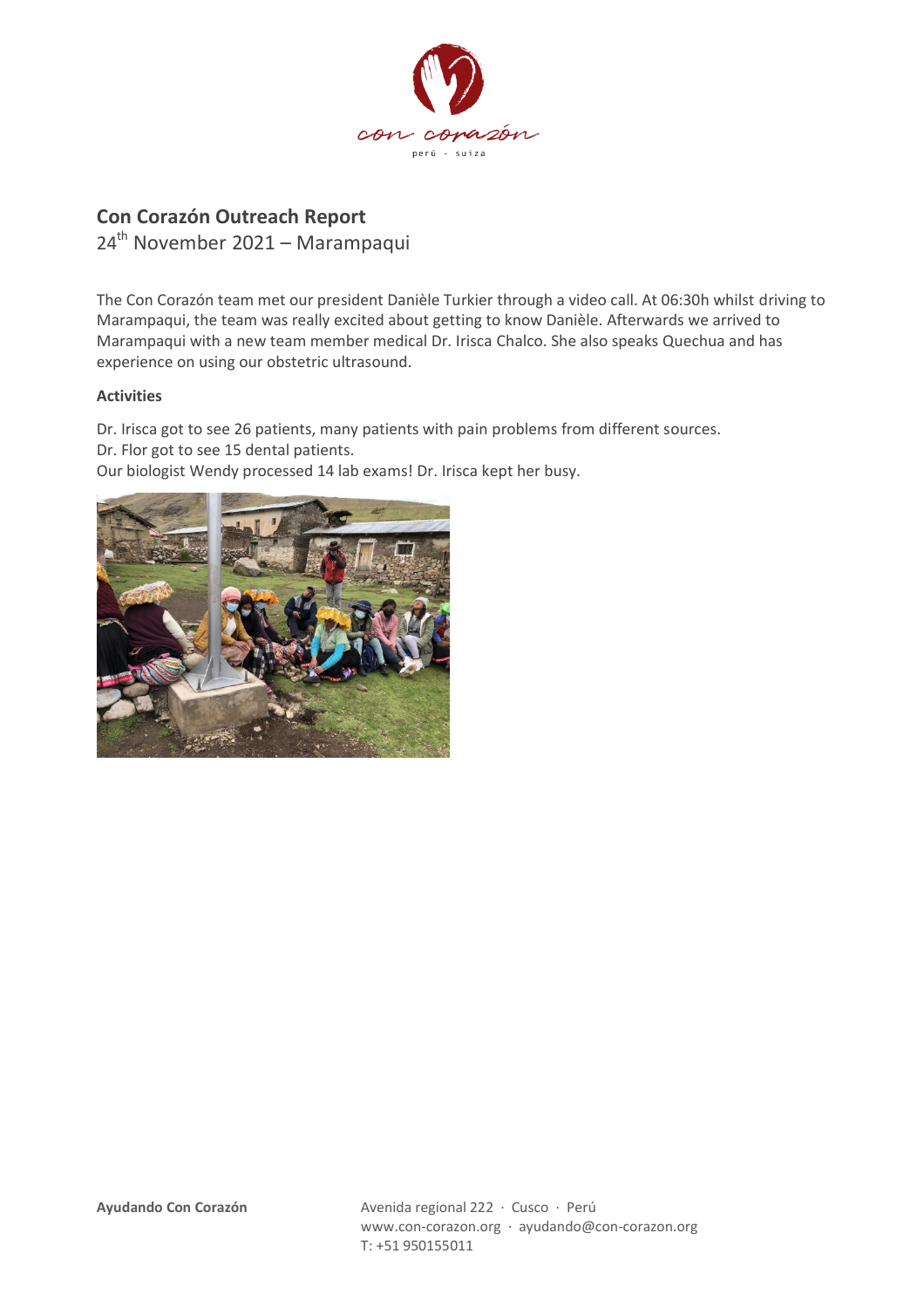

**Photo gallery**



We are very happy to have a lightning rod installed right near our Medical Center. That will reduce the risk of death, and damage to structures.



The main post sits on a solid concrete structure. There is a metal frame underneath (middle photo). In the image to the right, a lot of work has been done with an excavator we had to hire in order to make the Ground Rod. 3 wells of 2.60 meters deep have been dug.



Our health promoter Jhoni, teaching about prevention and health promotion. Patients are really interested in acquiring new knowledge. We encourage behavior change to prevent non-communicable diseases.

**Ayudando Con Corazón** Avenida regional 222 · Cusco · Perú www.con-corazon.org · ayudando@con-corazon.org T: +51 950155011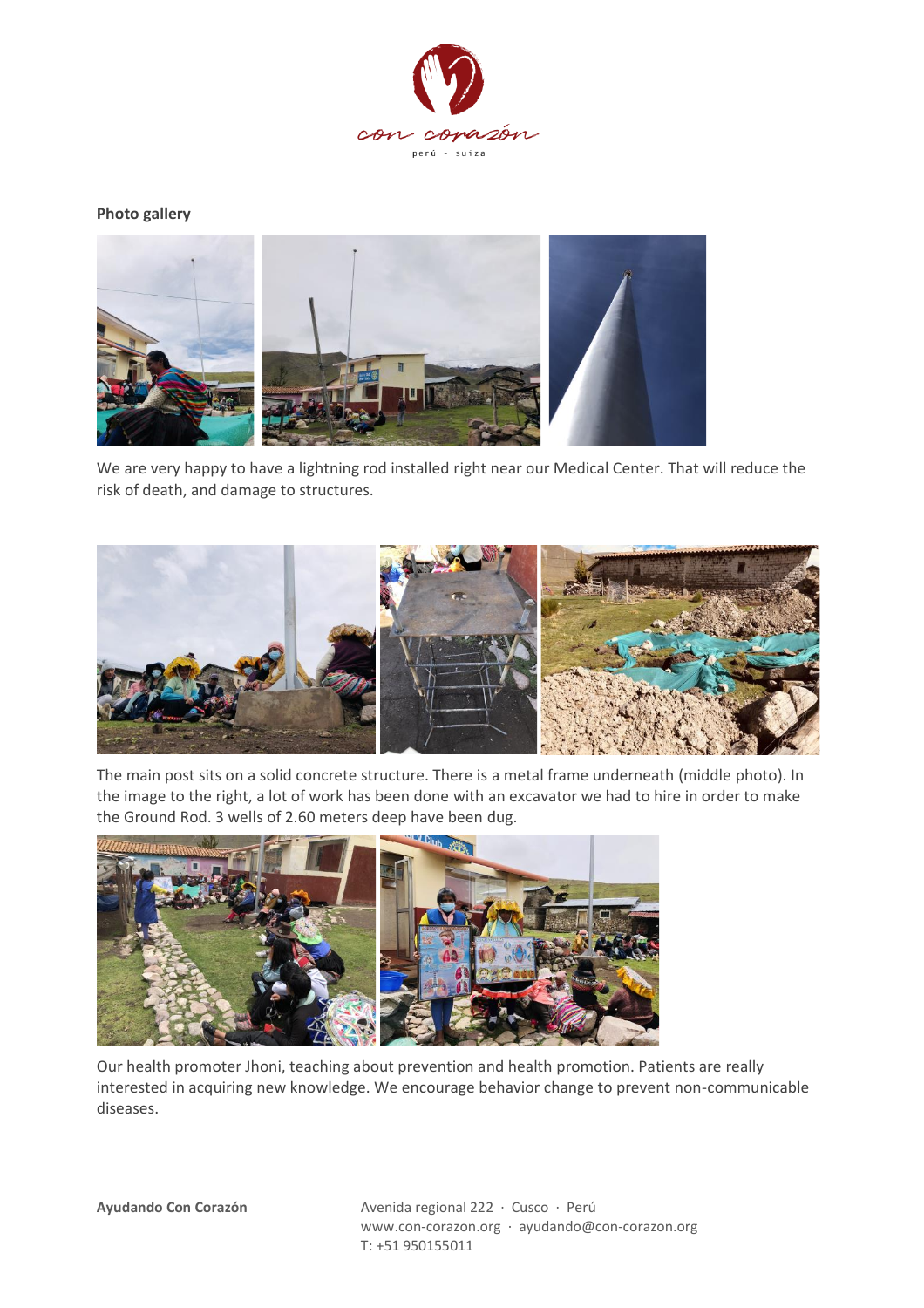



Veronica Condori and her son Jairo have come to our Medical Center several times. She said: "Con Corazón is good for us, especially for those who don't have money. They teach us to wash our hands and brush our teeth. Before we did not know that it was important. It is worth the distance to walk to Con Corazón instead of going to the city seeking for medical attention.



Our biologist Wendy has been very busy. Here, she's measuring the patient's glucose.



Dr. Irisca examining a male patient with possible kidney stones. The patient came with severe pain in his lower back, blood in the urine and nausea.